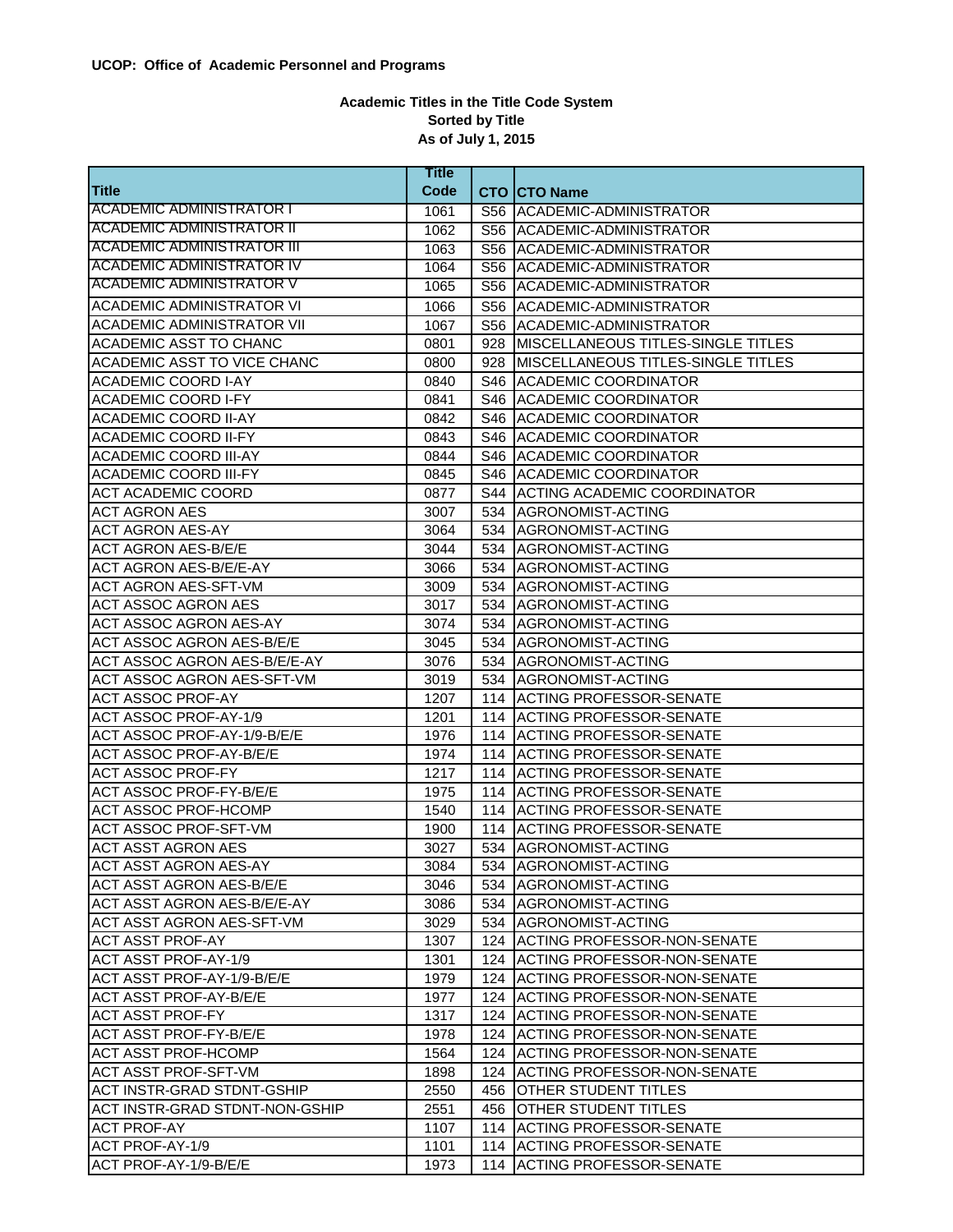| ACT PROF-AY-1/9-LAW                   | 1183 | 114 ACTING PROFESSOR-SENATE               |
|---------------------------------------|------|-------------------------------------------|
| <b>ACT PROF-AY-B/E/E</b>              | 1971 | 114 ACTING PROFESSOR-SENATE               |
| <b>ACT PROF-AY-LAW</b>                | 1182 | 114 ACTING PROFESSOR-SENATE               |
| <b>ACT PROF-FY</b>                    | 1117 | 114 ACTING PROFESSOR-SENATE               |
| <b>ACT PROF-FY-B/E/E</b>              | 1972 | 114 ACTING PROFESSOR-SENATE               |
| <b>ACT PROF-HCOMP</b>                 | 1542 | 114 ACTING PROFESSOR-SENATE               |
| <b>ACT PROF-SFT-VM</b>                | 1902 | 114 ACTING PROFESSOR-SENATE               |
| <b>ACT/INTERIM ASSOC DEAN</b>         | 1017 | S24 ACTING DEAN AND ACTING PROVOST        |
| <b>ACT/INTERIM ASSOC VICE CHANC</b>   | 0804 | 928 MISCELLANEOUS TITLES-SINGLE TITLES    |
| <b>ACT/INTERIM ASSOC VICE PROVOST</b> | 1087 | S24 ACTING DEAN AND ACTING PROVOST        |
| <b>ACT/INTERIM ASST DEAN</b>          | 1027 | S24 ACTING DEAN AND ACTING PROVOST        |
| <b>ACT/INTERIM ASST DIRECTOR</b>      | 0927 | S34 ACTING DIRECTOR                       |
| <b>ACT/INTERIM COLLEGE PROVOST</b>    | 1047 | S24 ACTING DEAN AND ACTING PROVOST        |
| <b>ACT/INTERIM DEAN</b>               | 1007 |                                           |
|                                       |      | S24 ACTING DEAN AND ACTING PROVOST        |
| <b>ACT/INTERIM DEPARTMENT CHAIR</b>   | 1095 | <b>S64 IACTING DEPARTMENT CHAIRPERSON</b> |
| <b>ACT/INTERIM DIRECTOR</b>           | 0907 | S34 ACTING DIRECTOR                       |
| <b>ACT/INTERIM DIVISIONAL DEAN</b>    | 1037 | S24 ACTING DEAN AND ACTING PROVOST        |
| <b>ACT/INTERIM VICE PROVOST</b>       | 1077 | S24 ACTING DEAN AND ACTING PROVOST        |
| <b>ACTING/INTERIM ASSOC DIRECTOR</b>  | 0917 | S34 ACTING DIRECTOR                       |
| ADDL COMP-HGH&OLIVE VIEW MCS          | 3990 | 999 SUPPLEMENTAL PAY CODES                |
| <b>ADJ INSTR-AY</b>                   | 3288 | 335 ADJUNCT PROFESSOR                     |
| <b>ADJ INSTR-FY</b>                   | 3289 | 335 ADJUNCT PROFESSOR                     |
| <b>ADJ INSTR-HCOMP</b>                | 1727 | 335 ADJUNCT PROFESSOR                     |
| <b>ADJ PROF-AY</b>                    | 3258 | 335 ADJUNCT PROFESSOR                     |
| ADJ PROF-AY-1/10                      | 3367 | 335 ADJUNCT PROFESSOR                     |
| ADJ PROF-AY-1/10-BEE                  | 3380 | 335 ADJUNCT PROFESSOR                     |
| ADJ PROF-AY-1/9                       | 3363 | 335 ADJUNCT PROFESSOR                     |
| ADJ PROF-AY-1/9-B/E/E                 | 3379 | 335 ADJUNCT PROFESSOR                     |
| <b>ADJ PROF-AY-B/E/E</b>              | 3377 | 335 ADJUNCT PROFESSOR                     |
| <b>ADJ PROF-FY</b>                    | 3259 | 335 ADJUNCT PROFESSOR                     |
| ADJ PROF-FY-B/E/E                     | 3378 | 335 ADJUNCT PROFESSOR                     |
| <b>ADJ PROF-HCOMP</b>                 | 1730 | 335 ADJUNCT PROFESSOR                     |
| <b>ADJ PROF-SFT-VM</b>                | 1910 | 335 ADJUNCT PROFESSOR                     |
| <b>ADMIN STIPEND</b>                  | 1099 | 999 SUPPLEMENTAL PAY CODES                |
| <b>AGRON AES</b>                      | 3000 | 530 AGRONOMIST-TENURE                     |
| <b>AGRON AES-AY</b>                   | 3060 | 530 AGRONOMIST-TENURE                     |
| <b>AGRON AES-B/E/E</b>                | 3012 | 530 AGRONOMIST-TENURE                     |
| AGRON AES-B/E/E-AY                    | 3062 | 530 AGRONOMIST-TENURE                     |
| <b>AGRON AES-SFT-VM</b>               | 3001 | 530 AGRONOMIST-TENURE                     |
| IASSOC ADJ PROF-AY                    | 3268 | 335 ADJUNCT PROFESSOR                     |
| ASSOC ADJ PROF-AY-1/10                | 3366 | 335 ADJUNCT PROFESSOR                     |
| ASSOC ADJ PROF-AY-1/10-BEE            | 3369 | 335 ADJUNCT PROFESSOR                     |
| ASSOC ADJ PROF-AY-1/9                 | 3362 |                                           |
|                                       |      | 335 ADJUNCT PROFESSOR                     |
| ASSOC ADJ PROF-AY-1/9-B/E/E           | 3376 | 335 ADJUNCT PROFESSOR                     |
| ASSOC ADJ PROF-AY-B/E/E               | 3374 | 335 ADJUNCT PROFESSOR                     |
| ASSOC ADJ PROF-FY                     | 3269 | 335 ADJUNCT PROFESSOR                     |
| ASSOC ADJ PROF-FY-B/E/E               | 3375 | 335 ADJUNCT PROFESSOR                     |
| ASSOC ADJ PROF-HCOMP                  | 1729 | 335 ADJUNCT PROFESSOR                     |
| ASSOC ADJ PROF-SFT-VM                 | 1909 | 335 ADJUNCT PROFESSOR                     |
| ASSOC AGRON AES                       | 3010 | 530 AGRONOMIST-TENURE                     |
| ASSOC AGRON AES-AY                    | 3070 | 530 AGRONOMIST-TENURE                     |
| ASSOC AGRON AES-AY-B/E/E              | 3072 | 530 AGRONOMIST-TENURE                     |
| ASSOC AGRON AES-B/E/E                 | 3013 | 530 AGRONOMIST-TENURE                     |
| ASSOC AGRON AES-SFT-VM                | 3011 | 530 AGRONOMIST-TENURE                     |
| ASSOC ASTRONOMER                      | 3110 | 520 ASTRONOMER-TENURE                     |
| ASSOC CLIN PROF-VOL                   | 2037 | 346 CLINICAL PROFESSOR - VOLUNTEER        |
| ASSOC COLLEGE PROVOST                 | 1052 | S27 <b>PROVOST</b>                        |
| ASSOC COOP EXT ADVISOR                | 3451 | 728 COOPERATIVE EXTENSION ADVISOR         |
| <b>ASSOC CURATOR</b>                  | 3651 | 927 MISCELLANEOUS TITLES-SERIES           |
|                                       |      |                                           |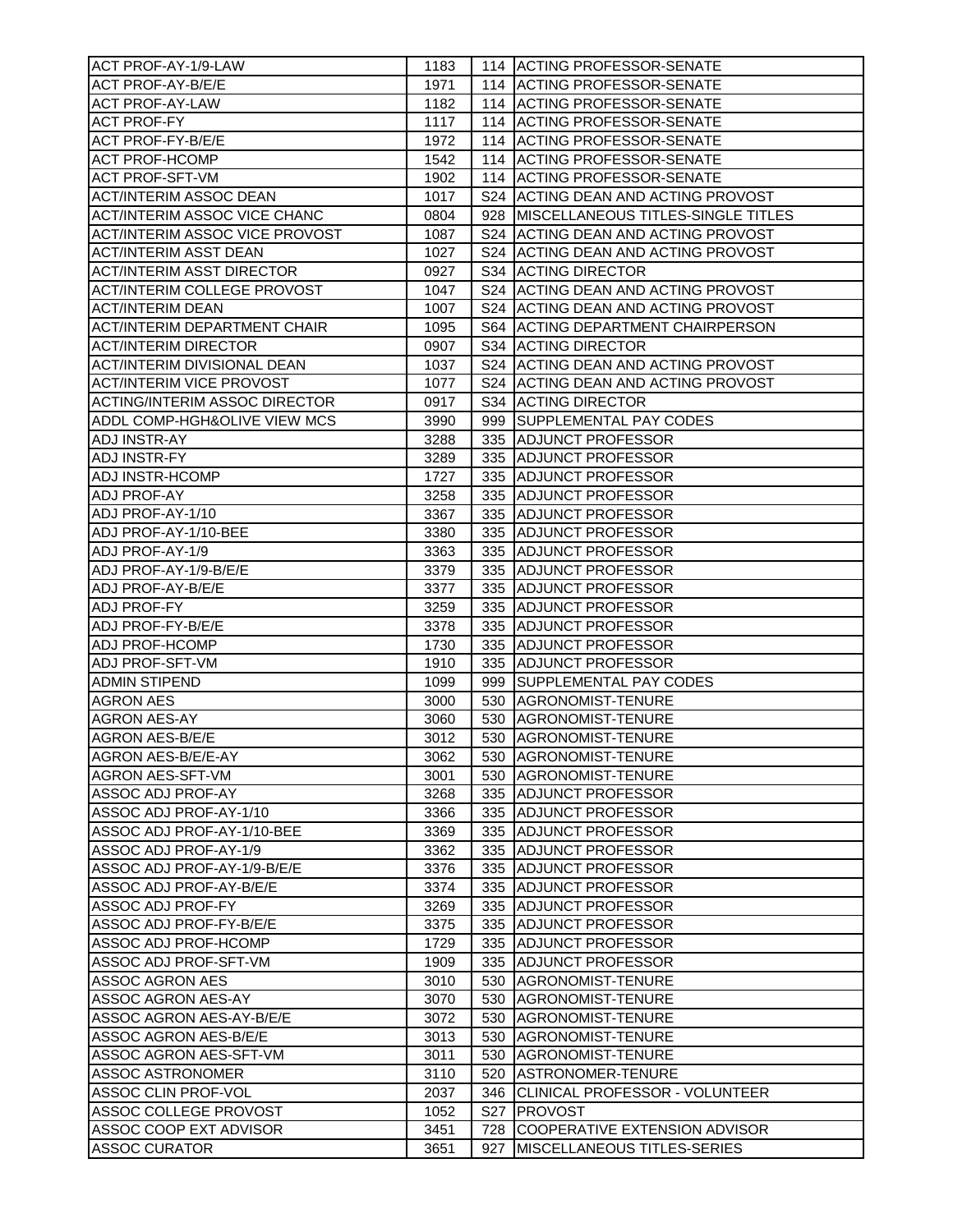| ASSOC DEAN                           | 1010 | S21 DEAN                                |
|--------------------------------------|------|-----------------------------------------|
| <b>ASSOC DIRECTOR</b>                | 0910 | S31 DIRECTOR                            |
| <b>ASSOC DIVISIONAL DEAN</b>         | 1032 | S26 DIVISIONAL DEAN                     |
| ASSOC FLD PROG SUPV                  | 3234 | 927 MISCELLANEOUS TITLES-SERIES         |
| ASSOC IN ______ - AY-1/9-GSHIP       | 1506 | 467 ASSOCIATE-STUDENT                   |
| -AY-1/9-NON-GSHIP<br>ASSOC IN        | 1507 | 467 ASSOCIATE-STUDENT                   |
| ASSOC IN<br>-AY-GSHIP                | 1501 | 467 ASSOCIATE-STUDENT                   |
| ASSOC IN<br>-AY-NON-GSHIP            | 1502 | 467 ASSOCIATE-STUDENT                   |
| -FY-GSHIP<br>ASSOC IN                | 1511 | 467 ASSOCIATE-STUDENT                   |
| ASSOC IN<br>-FY-NON-GSHIP            | 1512 | 467 ASSOCIATE-STUDENT                   |
| <b>ASSOC LAW LIBRARIAN</b>           | 3639 | 627 ASSOC & ASST UNIVERSITY LIBRARIAN   |
| ASSOC LIBRARIAN-CAREER STATUS        | 3616 | 621   LIBRARIAN                         |
|                                      |      |                                         |
| <b>ASSOC LIBRARIAN-POTNTL CAREER</b> | 3617 | 621 LIBRARIAN                           |
| <b>ASSOC LIBRARIAN-TEMP STATUS</b>   | 3618 | 621 LIBRARIAN                           |
| ASSOC PROF IN RES-AY                 | 3260 | 311 PROFESSOR IN RESIDENCE              |
| ASSOC PROF IN RES-AY-1/9             | 3352 | 311 PROFESSOR IN RESIDENCE              |
| ASSOC PROF IN RES-AY-1/9-B/E/E       | 3386 | 311 PROFESSOR IN RESIDENCE              |
| ASSOC PROF IN RES-AY-B/E/E           | 3384 | 311 PROFESSOR IN RESIDENCE              |
| ASSOC PROF IN RES-FY                 | 3261 | 311 PROFESSOR IN RESIDENCE              |
| ASSOC PROF IN RES-FY-B/E/E           | 3385 | 311 PROFESSOR IN RESIDENCE              |
| ASSOC PROF IN RES-HCOMP              | 1725 | 311 PROFESSOR IN RESIDENCE              |
| ASSOC PROF IN RES-SFT-VM             | 1905 | 311 PROFESSOR IN RESIDENCE              |
| ASSOC PROF OF CLIN-FY                | 1451 | 317   PROFESSOR OF CLINICAL             |
| ASSOC PROF OF CLIN-HCOMP             | 1454 | 317   PROFESSOR OF CLINICAL             |
| ASSOC PROF-10 MONTHS                 | 1230 | 010   PROFESSORIAL-TENURE               |
| ASSOC PROF-AY                        | 1200 | 010   PROFESSORIAL-TENURE               |
| ASSOC PROF-AY-1/9                    | 1203 | 010 <b>IPROFESSORIAL-TENURE</b>         |
| ASSOC PROF-AY-1/9-B/E/E              | 1245 | 010   PROFESSORIAL-TENURE               |
| ASSOC PROF-AY-B/E/E                  | 1243 | 010   PROFESSORIAL-TENURE               |
| ASSOC PROF-FY                        | 1210 | 010 <b>IPROFESSORIAL-TENURE</b>         |
| ASSOC PROF-FY-B/E/E                  | 1244 | 010   PROFESSORIAL-TENURE               |
| ASSOC PROF-HCOMP                     | 1719 | 010   PROFESSORIAL-TENURE               |
| ASSOC PROF-SFT-VM                    | 1899 | 010 <b>IPROFESSORIAL-TENURE</b>         |
| ASSOC PROJ SCIENTIST-FY              | 3392 | 581   PROJECT SERIES                    |
| ASSOC PROJ SCIENTIST-FY-B/E/E        | 3393 | 581   PROJECT SERIES                    |
| ASSOC RES PROF-MILLER INST-AY        | 3292 | 566 OTHER RESEARCH                      |
| ASSOC RES PROF-MILLER INST- FY       | 3293 | 566 OTHER RESEARCH                      |
| ASSOC RES-AY                         | 3213 | 541 PROFESSIONAL RESEARCH-REGULAR       |
| ASSOC RES-AY-1/9                     | 3215 | 541 IPROFESSIONAL RESEARCH-REGULAR      |
| <b>ASSOC RES-AY-1/9-B/E/E</b>        | 1984 | 541   PROFESSIONAL RESEARCH-REGULAR     |
| ASSOC RES-AY-B/E/E                   | 1983 | 541   PROFESSIONAL RESEARCH-REGULAR     |
| <b>ASSOC RES-FY</b>                  | 3210 | 541   PROFESSIONAL RESEARCH-REGULAR     |
| ASSOC RES-FY-B/E/E                   | 1988 | 541   PROFESSIONAL RESEARCH-REGULAR     |
| ASSOC RES-SFT                        | 3216 | 541 PROFESSIONAL RESEARCH-REGULAR       |
| <b>ASSOC SPECIALIST</b>              |      |                                         |
|                                      | 3310 | 551 SPECIALIST                          |
| ASSOC SPECIALIST AES                 | 3014 | 557 SPECIALIST IN A.E.S.                |
| IASSOC SPECIALIST COOP EXT           | 3477 | 729 SPECIALIST IN COOPERATIVE EXTENSION |
| IASSOC SUPV PE-AY                    | 2120 | 040 SUPERVISOR OF P.E.-TENURE           |
| IASSOC UNIV LIBRARIAN                | 3600 | 627 ASSOC & ASST UNIVERSITY LIBRARIAN   |
| ASSOC VICE CHANC                     | 0803 | 928 IMISCELLANEOUS TITLES-SINGLE TITLES |
| ASSOC VICE PROVOST                   | 1069 | S27 PROVOST                             |
| ASST ADJ PROF-AY                     | 3278 | 335 ADJUNCT PROFESSOR                   |
| ASST ADJ PROF-AY-1/10                | 3365 | 335 ADJUNCT PROFESSOR                   |
| ASST ADJ PROF-AY-1/10-BEE            | 3368 | 335 ADJUNCT PROFESSOR                   |
| ASST ADJ PROF-AY-1/9                 | 3361 | 335 ADJUNCT PROFESSOR                   |
| ASST ADJ PROF-AY-1/9-B/E/E           | 3373 | 335 ADJUNCT PROFESSOR                   |
| ASST ADJ PROF-AY-B/E/E               | 3371 | 335 ADJUNCT PROFESSOR                   |
| ASST ADJ PROF-FY                     | 3279 | 335 ADJUNCT PROFESSOR                   |
| ASST ADJ PROF-FY-B/E/E               | 3372 | 335 ADJUNCT PROFESSOR                   |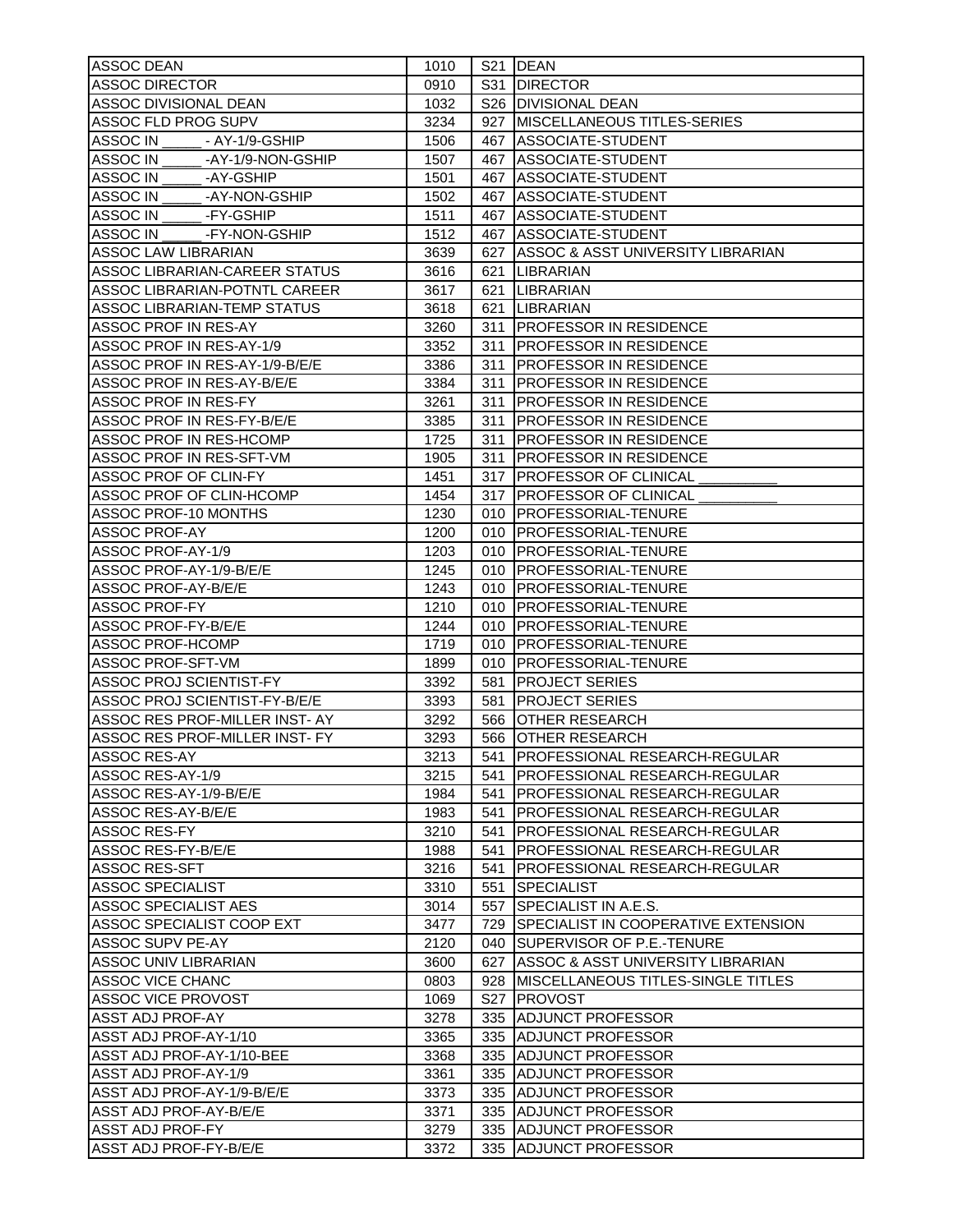| ASST ADJ PROF-HCOMP                                   | 1728 |                 | 335 ADJUNCT PROFESSOR                    |
|-------------------------------------------------------|------|-----------------|------------------------------------------|
| ASST ADJ PROF-SFT-VM                                  | 1908 |                 | 335 ADJUNCT PROFESSOR                    |
| <b>ASST AGRON AES</b>                                 | 3020 |                 | 531 AGRONOMIST-NON-TENURE                |
| <b>ASST AGRON AES-AY</b>                              | 3080 |                 | 531 AGRONOMIST-NON-TENURE                |
| <b>ASST AGRON AES-B/E/E</b>                           | 3015 |                 | 531 AGRONOMIST-NON-TENURE                |
| ASST AGRON AES-SFT-VM                                 | 3021 |                 | 531 AGRONOMIST-NON-TENURE                |
| ASST AGRON ASE-AY-B/E/E                               | 3082 |                 | 531   AGRONOMIST-NON-TENURE              |
| <b>ASST CLIN PROF-VOL</b>                             | 2057 |                 | 346 CLINICAL PROFESSOR - VOLUNTEER       |
| <b>ASST COLLEGE PROVOST</b>                           | 1051 |                 | S27 PROVOST                              |
| <b>ASST COOP EXT ADVISOR</b>                          | 3461 |                 | 728 COOPERATIVE EXTENSION ADVISOR        |
| <b>ASST CURATOR</b>                                   | 3652 |                 | 927 MISCELLANEOUS TITLES-SERIES          |
| <b>ASST DEAN</b>                                      | 1020 | S <sub>21</sub> | <b>DEAN</b>                              |
| <b>ASST DIRECTOR</b>                                  | 0920 |                 | S31 DIRECTOR                             |
| <b>ASST LAW LIBRARIAN</b>                             | 3637 |                 | 627 ASSOC & ASST UNIVERSITY LIBRARIAN    |
| ASST LIBRARIAN-CAREER STATUS                          | 3620 |                 | 621 ILIBRARIAN                           |
| ASST LIBRARIAN-POTNTL CAREER                          | 3621 |                 | 621   LIBRARIAN                          |
| <b>ASST LIBRARIAN-TEMP STATUS</b>                     | 3622 |                 | 621   LIBRARIAN                          |
|                                                       |      |                 |                                          |
| <b>ASST PROF IN RES-AY</b><br>ASST PROF IN RES-AY-1/9 | 3270 |                 | 311 PROFESSOR IN RESIDENCE               |
|                                                       | 3351 |                 | 311 PROFESSOR IN RESIDENCE               |
| ASST PROF IN RES-AY-1/9-B/E/E                         | 3389 |                 | 311 PROFESSOR IN RESIDENCE               |
| ASST PROF IN RES-AY-B/E/E                             | 3387 |                 | 311 PROFESSOR IN RESIDENCE               |
| <b>ASST PROF IN RES-FY</b>                            | 3271 |                 | 311 PROFESSOR IN RESIDENCE               |
| ASST PROF IN RES-FY-B/E/E                             | 3388 |                 | 311 PROFESSOR IN RESIDENCE               |
| ASST PROF IN RES-HCOMP                                | 1724 |                 | 311 PROFESSOR IN RESIDENCE               |
| ASST PROF IN RES-SFT-VM                               | 1904 |                 | 311 PROFESSOR IN RESIDENCE               |
| ASST PROF OF CLIN-FY                                  | 1452 |                 | 317 <b>IPROFESSOR OF CLINICAL</b>        |
| ASST PROF OF CLIN-HCOMP                               | 1455 |                 | 317 PROFESSOR OF CLINICAL                |
| <b>ASST PROF-10 MONTHS</b>                            | 1330 |                 | 011   PROFESSORIAL-NON-TENURE            |
| <b>ASST PROF-AY</b>                                   | 1300 |                 | 011   PROFESSORIAL-NON-TENURE            |
| ASST PROF-AY-1/9                                      | 1303 |                 | 011   PROFESSORIAL-NON-TENURE            |
| ASST PROF-AY-1/9-B/E/E                                | 1345 |                 | 011   PROFESSORIAL-NON-TENURE            |
| <b>ASST PROF-AY-B/E/E</b>                             | 1343 |                 | 011   PROFESSORIAL-NON-TENURE            |
| <b>ASST PROF-FY</b>                                   | 1310 |                 | 011   PROFESSORIAL-NON-TENURE            |
| <b>ASST PROF-FY-B/E/E</b>                             | 1344 |                 | 011 PROFESSORIAL-NON-TENURE              |
| <b>ASST PROF-HCOMP</b>                                | 1717 |                 | 011   PROFESSORIAL-NON-TENURE            |
| <b>ASST PROF-SFT-VM</b>                               | 1897 |                 | 011   PROFESSORIAL-NON-TENURE            |
| <b>ASST PROJ SCIENTIST-FY</b>                         | 3394 |                 | 581   PROJECT SERIES                     |
| ASST PROJ SCIENTIST-FY-B/E/E                          | 3395 |                 | 581 PROJECT SERIES                       |
| ASST RES-AY                                           | 3223 |                 | 541   PROFESSIONAL RESEARCH-REGULAR      |
| ASST RES-AY-1/9                                       | 3225 |                 | 541 PROFESSIONAL RESEARCH-REGULAR        |
| ASST RES-AY-1/9-B/E/E                                 | 1986 |                 | 541   PROFESSIONAL RESEARCH-REGULAR      |
| <b>ASST RES-AY-B/E/E</b>                              | 1985 |                 | 541 PROFESSIONAL RESEARCH-REGULAR        |
| <b>ASST RES-FY</b>                                    | 3220 |                 | 541   PROFESSIONAL RESEARCH-REGULAR      |
| ASST RES-FY-B/E/E                                     | 1989 |                 | 541 PROFESSIONAL RESEARCH-REGULAR        |
| <b>ASST RES-SFT</b>                                   | 3226 |                 | 541   PROFESSIONAL RESEARCH-REGULAR      |
| <b>ASST SPECIALIST</b>                                | 3320 |                 | 551 SPECIALIST                           |
| <b>ASST SPECIALIST AES</b>                            | 3024 |                 | 557 SPECIALIST IN A.E.S.                 |
| ASST SPECIALIST COOP EXT                              | 3475 |                 | 729 ISPECIALIST IN COOPERATIVE EXTENSION |
| <b>ASST TEACHER-UNEX</b>                              | 3572 |                 | 828 UNIVERSITY EXTENSION-OTHER           |
| <b>ASST UNIV LIBRARIAN</b>                            | 3610 |                 | 627 ASSOC & ASST UNIVERSITY LIBRARIAN    |
| <b>ASST VICE CHANC</b>                                | 0802 |                 | 928   MISCELLANEOUS TITLES-SINGLE TITLES |
| <b>ASTRONOMER</b>                                     | 3100 |                 | 520 ASTRONOMER-TENURE                    |
| CHAIR-SEN ASMBLY&ACADEMIC CNCL                        | 1059 |                 | 928   MISCELLANEOUS TITLES-SINGLE TITLES |
| CHI GREEN SCHOLAR-UCSD                                | 3297 |                 | 566 OTHER RESEARCH                       |
| CHIEF RESID PHYS-NON REP                              | 2725 |                 | 446 INTERN OR RESIDENT                   |
| CHIEF RESID PHYS-REP                                  | 2738 |                 | 446 INTERN OR RESIDENT                   |
| CHILD DEV DEMO LECT                                   | 2285 |                 | 928   MISCELLANEOUS TITLES-SINGLE TITLES |
| CHILD DEV DEMO LECT-CONTINUING                        | 2284 |                 | 928   MISCELLANEOUS TITLES-SINGLE TITLES |
|                                                       |      |                 | 928   MISCELLANEOUS TITLES-SINGLE TITLES |
| <b>CLIN ASSOCIATE-FY</b>                              | 2081 |                 |                                          |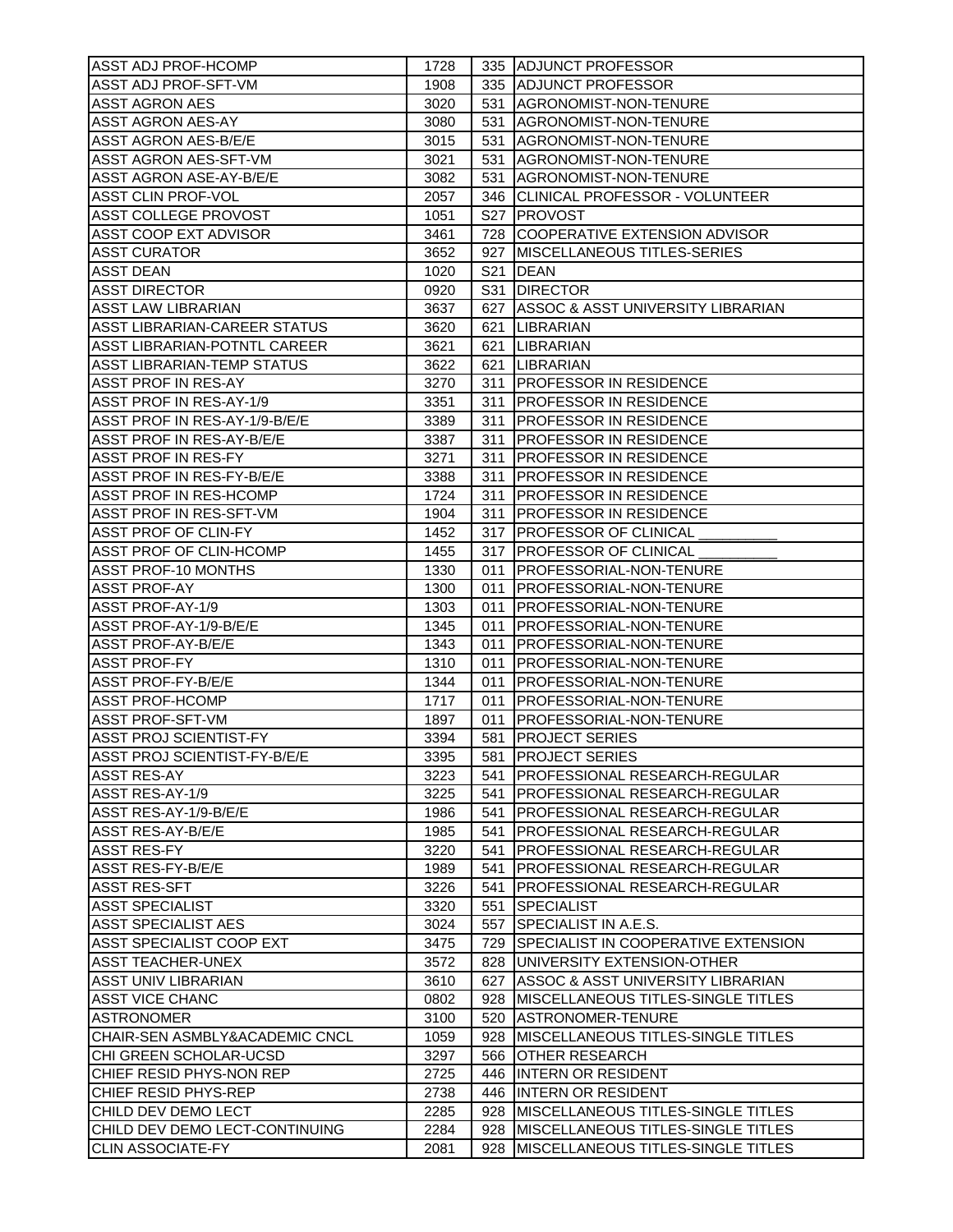| CLIN INSTR-VOL                             | 2077         |                 | 346 CLINICAL PROFESSOR - VOLUNTEER        |
|--------------------------------------------|--------------|-----------------|-------------------------------------------|
| CLIN PROF-DENT-50%/+-FY                    | 2011         |                 | 030 CLIN PROF-DENTISTRY-50%+/TENURE       |
| <b>CLIN PROF-VOL</b>                       | 2017         |                 | 346 CLINICAL PROFESSOR - VOLUNTEER        |
| <b>COLLEGE PROVOST</b>                     | 1060         |                 | S27 PROVOST                               |
| <b>COMM TEACHG FELLOW-GSHIP</b>            | 2305         |                 | 456 OTHER STUDENT TITLES                  |
| COMM TEACHG FELLOW-NON GSHIP               | 2306         |                 | 456 OTHER STUDENT TITLES                  |
| CONTINUING APPT-TEMP AUG                   | 1652         |                 | 225  LECTURER                             |
| CONTINUING APPT-TEMP- AUG-1/10             | 1654*        |                 | 225  LECTURER                             |
| CONTINUING APPT-TEMP AUG-1/9               | 1653         |                 | 225  LECTURER                             |
| <b>CONTINUING EDUCATOR I</b>               | 3520         |                 | 825 CONTINUING EDUCATOR - UNEX            |
| <b>CONTINUING EDUCATOR II</b>              | 3521         | 825             | CONTINUING EDUCATOR - UNEX                |
| <b>CONTINUING EDUCATOR III</b>             | 3522         | 825             | CONTINUING EDUCATOR - UNEX                |
|                                            |              |                 |                                           |
| <b>COOP EXT ADVISOR</b>                    | 3441         |                 | 728 COOPERATIVE EXTENSION ADVISOR         |
| <b>COORD FLD WK-AY</b>                     | 2240         |                 | 357 INSTRUCTIONAL ASSISTANT               |
| COORD FLD WK-AY-CONTINUING                 | 2241         | 357             | <b>INSTRUCTIONAL ASSISTANT</b>            |
| <b>COORD FLD WK-FY</b>                     | 2245         | 357             | <b>INSTRUCTIONAL ASSISTANT</b>            |
| COORD FLD WK-FY-CONTINUING                 | 2246         | 357             | <b>INSTRUCTIONAL ASSISTANT</b>            |
| COORD OF PUBLIC PROG I                     | 3515         | 927             | <b>IMISCELLANEOUS TITLES-SERIES</b>       |
| COORD OF PUBLIC PROG II                    | 3513         | 927             | <b>IMISCELLANEOUS TITLES-SERIES</b>       |
| COORD OF PUBLIC PROG III                   | 3511         | 927             | <b>IMISCELLANEOUS TITLES-SERIES</b>       |
| COORD OF PUBLIC PROG IV                    | 3509         | 927             | MISCELLANEOUS TITLES-SERIES               |
| COORD OF PUBLIC PROG V                     | 3507         | 927             | <b>MISCELLANEOUS TITLES-SERIES</b>        |
| COORD OF PUBLIC PROG VI                    | 3505         | 927             | <b>MISCELLANEOUS TITLES-SERIES</b>        |
| <b>COORD OF PUBLIC PROG VII</b>            | 3503         | 927             | MISCELLANEOUS TITLES-SERIES               |
| <b>COORD OF PUBLIC PROG VIII</b>           | 3501         | 927             | MISCELLANEOUS TITLES-SERIES               |
| <b>COURSE AUTHOR- UNEX</b>                 | 3580         | 828             | UNIVERSITY EXTENSION-OTHER                |
| <b>CURATOR</b>                             | 3650         | 927             | <b>MISCELLANEOUS TITLES-SERIES</b>        |
| <b>DEAN</b>                                | 1000         | S <sub>21</sub> | <b>DEAN</b>                               |
| DEAN-EXTENDED LEARNING                     | 1040         | S <sub>21</sub> | <b>DEAN</b>                               |
| <b>DEMO TEACHER</b>                        | 2210         |                 | 928   MISCELLANEOUS TITLES-SINGLE TITLES  |
| <b>DEMO TEACHER-CONTINUING</b>             | 2211         |                 | 928 MISCELLANEOUS TITLES-SINGLE TITLES    |
| <b>DEPARTMENT CHAIR</b>                    | 1096         | S61             | DEPARTMENT CHAIRPERSON                    |
| <b>DEPARTMENT VICE CHAIR</b>               | 1094         | S61             | DEPARTMENT CHAIRPERSON                    |
| <b>DIRECTOR</b>                            | 0900         | S31             | <b>DIRECTOR</b>                           |
| DIRECTOR-EAP STUDY CENTER                  | 1070         | 927             | MISCELLANEOUS TITLES-SERIES               |
| <b>DIVISIONAL DEAN</b>                     | 1030         |                 | S26 DIVISIONAL DEAN                       |
| EAP-TEMP FACULTY HOUSING ALLOW             | 3995         |                 | 999 SUPPLEMENTAL PAY CODES                |
| <b>FACULTY ADVISOR</b>                     | 0812         |                 | 928 MISCELLANEOUS TITLES-SINGLE TITLES    |
| FACULTY ASST TO CHANC                      | 1044         |                 | 928 IMISCELLANEOUS TITLES-SINGLE TITLES   |
| FACULTY ASST TO PROVOST/DEAN               |              |                 | 928 IMISCELLANEOUS TITLES-SINGLE TITLES   |
|                                            | 1055<br>1045 |                 |                                           |
| FACULTY ASST TO VICE CHANC                 |              |                 | 928   MISCELLANEOUS TITLES-SINGLE TITLES  |
| <b>FACULTY CONSULTANT</b>                  | 3700         | 927             | <b>MISCELLANEOUS TITLES-SERIES</b>        |
| <b>FACULTY FELLOW RES-AY</b>               | 3237         | 577             | POST-GRADUATE RESEARCH-NON-STUDENT        |
| FACULTY FELLOW RES-AY-1/9                  | 3238         | 577             | POST-GRADUATE RESEARCH-NON-STUDENT        |
| <b>FACULTY RECRUITMENT ALLOW</b>           | 3993         |                 | 999 SUPPLEMENTAL PAY CODES                |
| <b>FLD PROG SUPV</b>                       | 3230         | 927             | <b>MISCELLANEOUS TITLES-SERIES</b>        |
| <b>FLD WK CONSULT-AY</b>                   | 2260         | 357             | <b>INSTRUCTIONAL ASSISTANT</b>            |
| FLD WK CONSULT-AY-CONTINUING               | 2261         | 357             | <b>INSTRUCTIONAL ASSISTANT</b>            |
| <b>FLD WK CONSULT-FY</b>                   | 2265         | 357             | <b>INSTRUCTIONAL ASSISTANT</b>            |
| IFLD WK CONSULT-FY-CONTINUING              | 2266         | 357             | <b>INSTRUCTIONAL ASSISTANT</b>            |
| <b>FLD WK SUPV-AY</b>                      | 2250         | 357             | <b>INSTRUCTIONAL ASSISTANT</b>            |
| IFLD WK SUPV-AY-CONTINUING                 | 2251         | 357             | INSTRUCTIONAL ASSISTANT                   |
| <b>FLD WK SUPV-FY</b>                      | 2255         | 357             | INSTRUCTIONAL ASSISTANT                   |
| FLD WK SUPV-FY-CONTINUING                  | 2256         | 357             | INSTRUCTIONAL ASSISTANT                   |
| <b>GRADUATE ADVISOR</b>                    | 0810         | 928             | <b>MISCELLANEOUS TITLES-SINGLE TITLES</b> |
| <b>GSAR-GSHIP</b>                          | 3274         | 436             | <b>GRADUATE STUDENT RESEARCHER</b>        |
| <b>GSAR-NON GSHIP</b>                      | 3273         | 436             | <b>GRADUATE STUDENT RESEARCHER</b>        |
| <b>GSR-FULL FEE REM</b>                    | 3282         |                 | 436 GRADUATE STUDENT RESEARCHER           |
| <b>GSR-FULL TUIT &amp; PARTIAL FEE REM</b> | 3283         | 436             | <b>GRADUATE STUDENT RESEARCHER</b>        |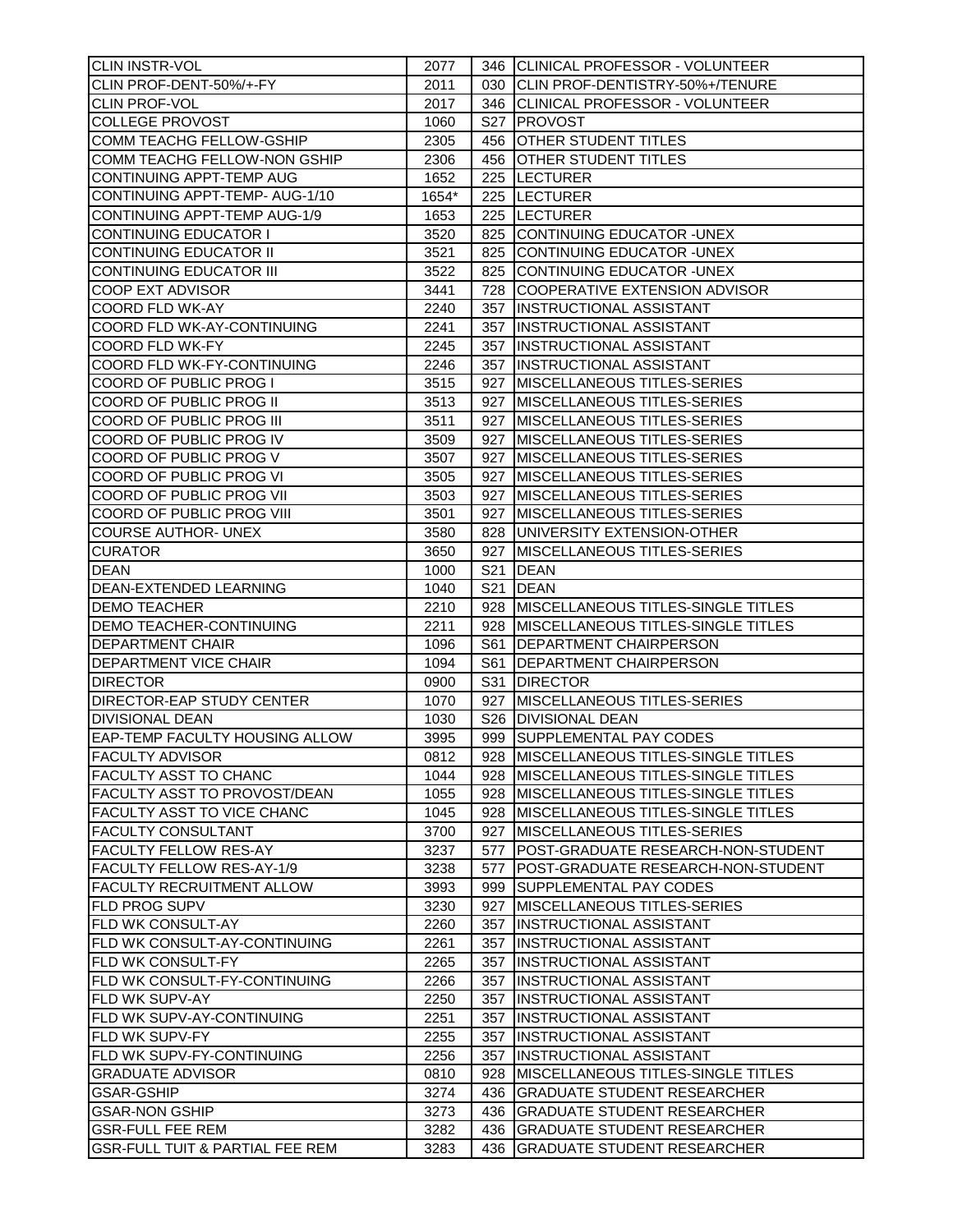| <b>GSR-NO REM</b>                        | 3266  | 436 GRADUATE STUDENT RESEARCHER                  |
|------------------------------------------|-------|--------------------------------------------------|
| <b>GSR-PARTIAL FEE REM</b>               | 3276  | 436 GRADUATE STUDENT RESEARCHER                  |
| <b>GSR-TUIT &amp; FEE REM</b>            | 3284  | 436 GRADUATE STUDENT RESEARCHER                  |
| <b>GSR-TUIT &amp; FEE REM-UCSD-GRP B</b> | 3285  | 436<br><b>GRADUATE STUDENT RESEARCHER</b>        |
| <b>GSR-TUIT &amp; FEE REM-UCSD-GRP C</b> | 3286  | 436<br><b>GRADUATE STUDENT RESEARCHER</b>        |
| <b>GSR-TUIT &amp; FEE REM-UCSD-GRP D</b> | 3287  | 436<br><b>GRADUATE STUDENT RESEARCHER</b>        |
| <b>GSR-TUIT &amp; FEE REM-UCSD-GRP E</b> | 3262  | 436<br><b>GRADUATE STUDENT RESEARCHER</b>        |
| <b>GSR-TUIT &amp; FEE REM-UCSD-GRP F</b> | 3263  | 436<br><b>GRADUATE STUDENT RESEARCHER</b>        |
| <b>GSR-TUIT &amp; FEE REM-UCSD-GRP G</b> | 3264  | 436<br><b>GRADUATE STUDENT RESEARCHER</b>        |
|                                          |       |                                                  |
| <b>HHMI INVESTIGATOR</b>                 | 1969  | 928   MISCELLANEOUS TITLES-SINGLE TITLES         |
| <b>HS ASSOC CLIN PROF-AY</b>             | 2020  | 341<br>HEALTH SCIENCES CLINICAL PROFESSOR        |
| <b>HS ASSOC CLIN PROF-FY</b>             | 2030  | 341   HEALTH SCIENCES CLINICAL PROFESSOR         |
| <b>HS ASSOC CLIN PROF-HCOMP</b>          | 1733  | 341   HEALTH SCIENCES CLINICAL PROFESSOR         |
| <b>HS ASST CLIN PROF-AY</b>              | 2040  | 341   HEALTH SCIENCES CLINICAL PROFESSOR         |
| HS ASST CLIN PROF-FY                     | 2050  | 341   HEALTH SCIENCES CLINICAL PROFESSOR         |
| <b>HS ASST CLIN PROF-HCOMP</b>           | 1732  | 341   HEALTH SCIENCES CLINICAL PROFESSOR         |
| <b>HS CLIN INSTR-AY</b>                  | 2060  | 341 HEALTH SCIENCES CLINICAL PROFESSOR           |
| <b>HS CLIN INSTR-FY</b>                  | 2070  | 341   HEALTH SCIENCES CLINICAL PROFESSOR         |
| <b>HS CLIN INSTR-HCOMP</b>               | 1731  | 341<br><b>HEALTH SCIENCES CLINICAL PROFESSOR</b> |
| <b>HS CLIN PROF-AY</b>                   | 2000  | 341 HEALTH SCIENCES CLINICAL PROFESSOR           |
| <b>HS CLIN PROF-FY</b>                   | 2010  | 341   HEALTH SCIENCES CLINICAL PROFESSOR         |
| HS CLIN PROF-HCOMP                       | 1734  | 341   HEALTH SCIENCES CLINICAL PROFESSOR         |
| INSTR IN RES-HCOMP                       | 1723  | 311   PROFESSOR IN RESIDENCE                     |
| INSTR-AY-1/9                             | 1403  | 011   PROFESSORIAL-NON-TENURE                    |
| <b>INSTR-HCOMP</b>                       | 1715  | 011   PROFESSORIAL-NON-TENURE                    |
| <b>INSTR-SFT-VM</b>                      | 1895  | 011<br><b>PROFESSORIAL-NON-TENURE</b>            |
| <b>INTERN - VET MED/NON REP</b>          | 2714  | 446 INTERN OR RESIDENT                           |
| <b>INTERN-DIETETIC/NON REP</b>           | 2704  | 446 INTERN OR RESIDENT                           |
| <b>JR SPECIALIST</b>                     | 3330  | 551 SPECIALIST                                   |
|                                          |       |                                                  |
| <b>LAW LIBRARIAN</b>                     | 3635  | 627 ASSOC & ASST UNIVERSITY LIBRARIAN            |
| LECT IN SUMMER SESSION                   | 1550  | 357  INSTRUCTIONAL ASSISTANT                     |
| LECT PSOE-AY-1/9-100%                    | 1681  | 211  LECTURER-PSOE-100%-SENATE                   |
| LECT PSOE-AY-1/9-PART TIME               | 1606  | 221 ILECTURER-PSOE                               |
| LECT PSOE-AY-100%                        | 1680  | 211  LECTURER-PSOE-100%-SENATE                   |
| <b>LECT PSOE-AY-PART TIME</b>            | 1605  | 221  LECTURER-PSOE                               |
| LECT PSOE-FY-100%                        | 1682  | 211  LECTURER-PSOE-100%-SENATE                   |
| <b>LECT PSOE-FY-PART TIME</b>            | 1615  | 221  LECTURER-PSOE                               |
| <b>LECT SOE-AY</b>                       | 1607  | 210 LECTURER-SECURITY OF EMPLOYMENT              |
| LECT SOE-AY-1/9                          | 1608  | 210  LECTURER-SECURITY OF EMPLOYMENT             |
| LECT SOE-EMERITUS (WOS)                  | 1620  | 216  LECTURER-SOE-EMERITUS                       |
| <b>LECT SOE-FY</b>                       | 1617  | 210  LECTURER-SECURITY OF EMPLOYMENT             |
| <b>LECT SOE-HCOMP</b>                    | 1618  | 210  LECTURER-SECURITY OF EMPLOYMENT             |
| LECT/SR LECT (WOS)                       | 1675  | 928 IMISCELLANEOUS TITLES-SINGLE TITLES          |
| <b>LECT-AY</b>                           | 1630  | 225  LECTURER                                    |
| LECT-AY-1/10                             | 1636* | 225  LECTURER                                    |
| LECT-AY-1/10-CONTINUING                  | 1637* | 225  LECTURER                                    |
| LECT-AY-1/9                              | 1632  | 225 ILECTURER                                    |
| LECT-AY-1/9-CONTINUING                   | 1633  | 225 ILECTURER                                    |
| <b>ILECT-AY-CONTINUING</b>               | 1631  | 225 ILECTURER                                    |
| LECT-FY                                  | 1634  | 225 ILECTURER                                    |
| LECT-FY-CONTINUING                       | 1635  | 225  LECTURER                                    |
| <b>ILECT-MISCELLANEOUS/PART TIME</b>     | 1650  | 928 IMISCELLANEOUS TITLES-SINGLE TITLES          |
| LIBRARIAN-CAREER STATUS                  | 3612  | 621<br>LIBRARIAN                                 |
|                                          |       |                                                  |
| LIBRARIAN-POTNTL CAREER STATUS           | 3613  | <b>LIBRARIAN</b><br>621                          |
| LIBRARIAN-TEMP STATUS                    | 3614  | <b>LIBRARIAN</b><br>621                          |
| LUDWIG INVESTIGATOR                      | 1970  | IMISCELLANEOUS TITLES-SINGLE TITLES<br>928       |
| IMILITARY/AIR SCI&TACTICS ASST           | 2600  | MISCELLANEOUS TITLES-SINGLE TITLES<br>928        |
| <b>MISCELLANEOUS</b>                     | 3999  | MISCELLANEOUS TITLES-SINGLE TITLES<br>928        |
| NON-ACAD SENATE EMERITUS (WOS)           | 3800  | MISCELLANEOUS TITLES-SINGLE TITLES<br>928        |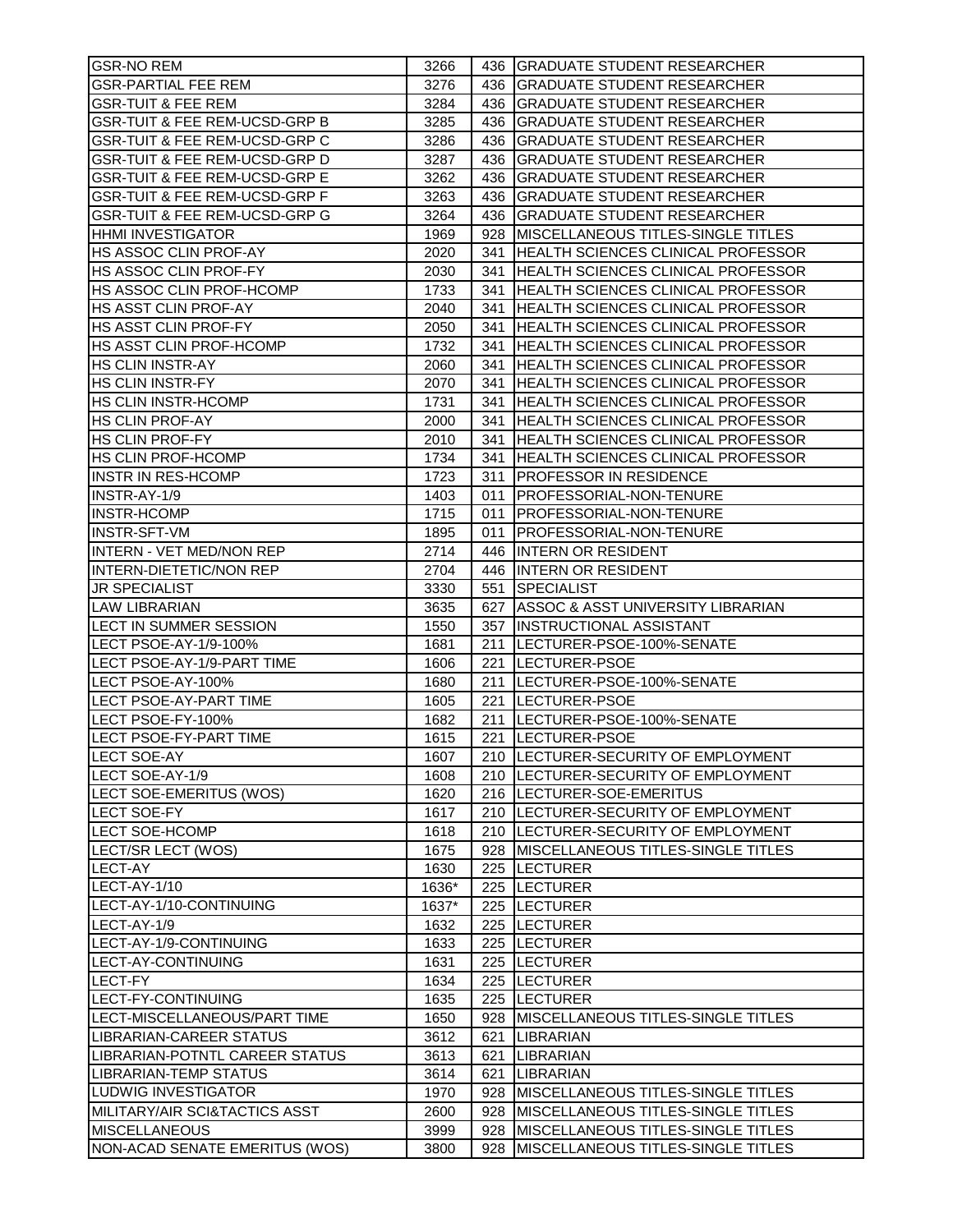| NON-PHYS CLIN TRAIN                  | 2740 |     | 446 INTERN OR RESIDENT                   |
|--------------------------------------|------|-----|------------------------------------------|
| NURSERY SCHOOL ASST/NON GSHIP        | 2287 |     | 426   TEACHING ASSISTANT & EQUIVALENT    |
| NURSERY SCHOOL ASST-GSHIP            | 2286 |     | 426   TEACHING ASSISTANT & EQUIVALENT    |
| OMBUDSMAN-ACAD                       | 0880 |     | 928   MISCELLANEOUS TITLES-SINGLE TITLES |
| OTH POST DDS/NON REP                 | 2737 |     | 446 INTERN OR RESIDENT                   |
| OTH POST-MD TRAIN 2-8/NON REP        | 2732 |     | 446 INTERN OR RESIDENT                   |
| PGY I PHARMACY RESID/NON REP         | 2728 |     | 446 INTERN OR RESIDENT                   |
| PGY II PHARMACY RESID/NON REP        | 2729 |     | 446 INTERN OR RESIDENT                   |
| POST DDS I-VI/NON REP                | 2727 |     | 446 INTERN OR RESIDENT                   |
| POSTDOC-EMPLOYEE                     | 3252 |     | 575 POSTDOCTORAL SCHOLAR                 |
|                                      |      |     |                                          |
| POSTDOC-FELLOW                       | 3253 |     | 575 POSTDOCTORAL SCHOLAR                 |
| POSTDOC-PAID DIRECT                  | 3254 |     | 575 POSTDOCTORAL SCHOLAR                 |
| <b>PROF EMERITUS (WOS)</b>           | 1132 |     | 016 PROFESSORIAL-EMERITUS                |
| <b>PROF IN RES-AY</b>                | 3250 |     | 311 PROFESSOR IN RESIDENCE               |
| PROF IN RES-AY-1/9                   | 3353 | 311 | <b>PROFESSOR IN RESIDENCE</b>            |
| PROF IN RES-AY-1/9-B/E/E             | 3383 | 311 | <b>PROFESSOR IN RESIDENCE</b>            |
| PROF IN RES-AY-B/E/E                 | 3381 | 311 | <b>PROFESSOR IN RESIDENCE</b>            |
| <b>PROF IN RES-FY</b>                | 3251 | 311 | <b>PROFESSOR IN RESIDENCE</b>            |
| <b>PROF IN RES-FY-B/E/E</b>          | 3382 | 311 | <b>PROFESSOR IN RESIDENCE</b>            |
| <b>PROF IN RES-HCOMP</b>             | 1726 | 311 | <b>PROFESSOR IN RESIDENCE</b>            |
| <b>PROF IN RES-SFT-VM</b>            | 1906 | 311 | <b>PROFESSOR IN RESIDENCE</b>            |
| <b>PROF OF CLIN-FY</b>               | 1450 |     | 317 PROFESSOR OF CLINICAL                |
| <b>PROF OF CLIN-HCOMP</b>            | 1453 |     | 317 PROFESSOR OF CLINICAL                |
| PROF-10 MONTHS                       | 1130 |     | 010 PROFESSORIAL-TENURE                  |
| PROF-AY                              | 1100 |     | 010 PROFESSORIAL-TENURE                  |
| PROF-AY-1/9                          | 1103 |     | 010   PROFESSORIAL-TENURE                |
| PROF-AY-1/9-B/E/E                    | 1145 |     | 010 PROFESSORIAL-TENURE                  |
| PROF-AY-B/E/E                        | 1143 |     | 010 PROFESSORIAL-TENURE                  |
| PROF-AY-LAW                          | 1180 |     | 010   PROFESSORIAL-TENURE                |
| PROF-AY-LAW-1/9                      | 1181 |     | 010   PROFESSORIAL-TENURE                |
| <b>PROF-FY</b>                       | 1110 |     | 010 PROFESSORIAL-TENURE                  |
| PROF-FY-B/E/E                        | 1144 |     | 010 PROFESSORIAL-TENURE                  |
| PROF-HCOMP                           | 1721 |     | 010 PROFESSORIAL-TENURE                  |
| <b>PROF-SFT-VM</b>                   | 1901 |     | 010 PROFESSORIAL-TENURE                  |
| PROG COORD                           | 3540 |     | 828 UNIVERSITY EXTENSION-OTHER           |
| PROJ SCIENTIST-FY                    | 3390 |     | 581 PROJECT SERIES                       |
| PROJ SCIENTIST-FY-B/E/E              | 3391 | 581 | <b>PROJECT SERIES</b>                    |
| READER - GSHIP                       | 2850 |     | 456 OTHER STUDENT TITLES                 |
|                                      |      |     |                                          |
| READER - NON GSHIP                   | 2851 |     | 456 OTHER STUDENT TITLES                 |
| <b>READER - NON STDNT</b>            | 2500 |     | 928   MISCELLANEOUS TITLES-SINGLE TITLES |
| READER-GSHIP/NON REP                 | 2854 |     | 456 OTHER STUDENT TITLES                 |
| <b>READER-NON GSHIP/NON REP</b>      | 2855 |     | 456 OTHER STUDENT TITLES                 |
| <b>READER-NON STDNT/NON REP</b>      | 2520 |     | 928   MISCELLANEOUS TITLES-SINGLE TITLES |
| <b>RECALL FACULTY</b>                | 1702 |     | 012   PROFESSSORIAL-RECALL               |
| <b>RECALL HCOMP</b>                  | 1701 |     | 012   PROFESSSORIAL-RECALL               |
| <b>RECALL NON-FACULTY ACAD</b>       | 3802 |     | 928   MISCELLANEOUS TITLES-SINGLE TITLES |
| <b>RECALL TEACHG</b>                 | 1700 |     | 012   PROFESSSORIAL-RECALL               |
| <b>REGENTS' LECT</b>                 | 1968 |     | 928   MISCELLANEOUS TITLES-SINGLE TITLES |
| <b>REGENTS' PROF</b>                 | 1958 |     | 928 IMISCELLANEOUS TITLES-SINGLE TITLES  |
| REMD TUT I-GSHIP                     | 2288 |     | 456 OTHER STUDENT TITLES                 |
| <b>REMD TUT I-GSHIP/NON REP</b>      | 2271 |     | 456 OTHER STUDENT TITLES                 |
| <b>REMD TUT II-GSHIP</b>             | 2289 |     | 456 OTHER STUDENT TITLES                 |
| <b>REMD TUT II-GSHIP/NON REP</b>     | 2273 |     | 456 OTHER STUDENT TITLES                 |
| <b>REMD TUT II-NON GSHIP</b>         | 2290 |     | 456 OTHER STUDENT TITLES                 |
| <b>REMD TUT II-NON GSHIP/NON REP</b> | 2272 |     | 456 OTHER STUDENT TITLES                 |
| <b>REMD TUT I-NON-GSHIP</b>          | 2280 |     | 456 OTHER STUDENT TITLES                 |
| REMD TUT I-NON-GSHIP/NON REP         | 2270 |     | 456 OTHER STUDENT TITLES                 |
| RES ASSOC (WOS)                      | 3298 |     | 566 OTHER RESEARCH                       |
| <b>RES FELLOW (WOS)</b>              | 3296 |     | 566 OTHER RESEARCH                       |
|                                      |      |     |                                          |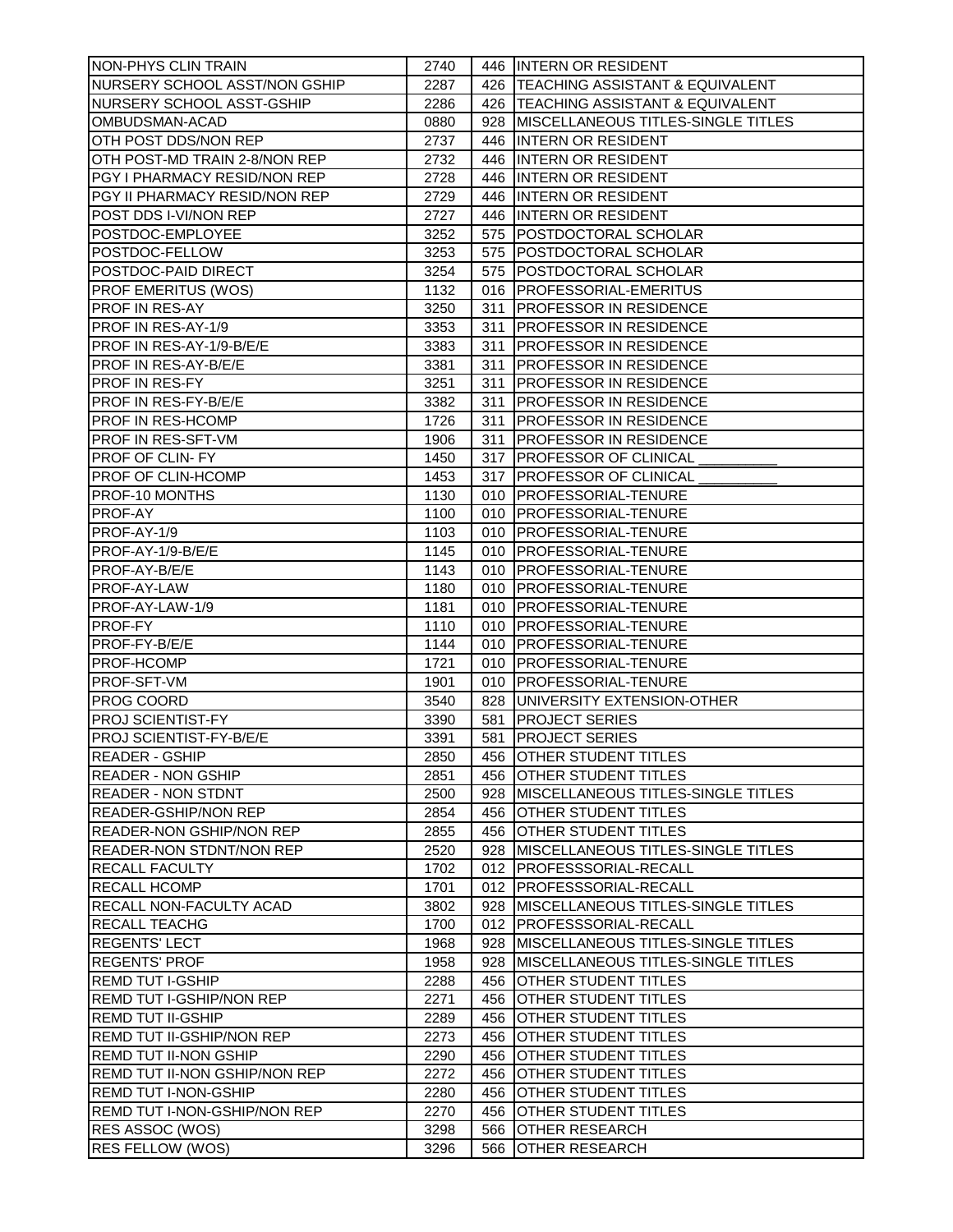| <b>RES PROF-MILLER INST -AY</b>   | 3290  |     | 566 OTHER RESEARCH                       |
|-----------------------------------|-------|-----|------------------------------------------|
| <b>RES PROF-MILLER INST-FY</b>    | 3291  |     | 566 OTHER RESEARCH                       |
| RES-AY                            | 3203  |     | 541   PROFESSIONAL RESEARCH-REGULAR      |
| RES-AY-1/9                        | 3205  |     | 541   PROFESSIONAL RESEARCH-REGULAR      |
| RES-AY-1/9-B/E/E                  | 1982  |     | 541   PROFESSIONAL RESEARCH-REGULAR      |
| RES-AY-B/E/E                      | 1981  | 541 | <b>PROFESSIONAL RESEARCH-REGULAR</b>     |
| RES-FY                            | 3200  |     | 541   PROFESSIONAL RESEARCH-REGULAR      |
| RES-FY-B/E/E                      | 1987  | 541 | <b>PROFESSIONAL RESEARCH-REGULAR</b>     |
| <b>RESID PHYS I/NON REP</b>       | 2708  |     | 446 INTERN OR RESIDENT                   |
| <b>RESID PHYS I/REP</b>           | 2709  |     | 446 INTERN OR RESIDENT                   |
| <b>RESID PHYS II-VIII/NON REP</b> | 2724  |     | 446 INTERN OR RESIDENT                   |
| <b>RESID PHYS II-VIII/REP</b>     | 2723  |     | 446 INTERN OR RESIDENT                   |
| RESID PHYS/SUBSPEC 4-8/NON REP    | 2726  |     | 446 INTERN OR RESIDENT                   |
| <b>RESID-VET MED-NON REP</b>      | 2730  |     | 446 INTERN OR RESIDENT                   |
| <b>RES-SFT</b>                    | 3206  |     | 541   PROFESSIONAL RESEARCH-REGULAR      |
| <b>SALARY SUPPLEMENTATION</b>     | 3998  |     | 999   SUPPLEMENTAL PAY CODES             |
| <b>SENATE EMERITUS (WOS)</b>      | 3249  | 316 | -SENATE-EMERITUS                         |
| SPEAKER-UNEX                      | 3575  |     | 828 UNIVERSITY EXTENSION-OTHER           |
| SPECIAL READER-UCLA-GSHIP         | 2852  |     | 456 OTHER STUDENT TITLES                 |
| SPECIAL READER-UCLA-NON-GSHIP     | 2853  |     | 456 OTHER STUDENT TITLES                 |
| <b>SPECIALIST</b>                 | 3300  |     | 551 SPECIALIST                           |
| <b>SPECIALIST AES</b>             | 3004  |     | 557 SPECIALIST IN A.E.S.                 |
| <b>SPECIALIST COOP EXT</b>        | 3479  |     | 729 SPECIALIST IN COOPERATIVE EXTENSION  |
| SR LECT PSOE-AY-1/9-100%          | 1684  |     | 211  LECTURER-PSOE-100%-SENATE           |
| SR LECT PSOE-AY-1/9-PART TIME     | 1602  |     | 221  LECTURER-PSOE                       |
| SR LECT PSOE-AY-100%              | 1683  |     | 211  LECTURER-PSOE-100%-SENATE           |
| SR LECT PSOE-AY-PART TIME         | 1600  |     | 221 ILECTURER-PSOE                       |
| SR LECT PSOE-FY-100%              | 1685  |     | 211  LECTURER-PSOE-100%-SENATE           |
| <b>SR LECT PSOE-FY-PART TIME</b>  | 1610  |     | 221 ILECTURER-PSOE                       |
| SR LECT SOE-AY                    | 1603  |     | 210  LECTURER-SECURITY OF EMPLOYMENT     |
| SR LECT SOE-AY-1/9                | 1604  |     | 210  LECTURER-SECURITY OF EMPLOYMENT     |
| SR LECT SOE-EMERITUS (WOS)        | 1621  |     | 216   LECTURER-SOE-EMERITUS              |
| SR LECT SOE-FY                    | 1613  |     | 210  LECTURER-SECURITY OF EMPLOYMENT     |
| <b>SR LECT SOE-HCOMP</b>          | 1619  |     | 210  LECTURER-SECURITY OF EMPLOYMENT     |
| <b>SR LECT-AY</b>                 | 1640  |     | 225  LECTURER                            |
| SR LECT-AY-1/10                   | 1646* |     | 225 ILECTURER                            |
| SR LECT-AY-1/10-CONTINUING        | 1647* |     | 225 LECTURER                             |
| SR LECT-AY-1/9                    | 1642  |     | 225 LECTURER                             |
| SR LECT-AY-1/9-CONTINUING         | 1643  |     | 225 ILECTURER                            |
| <b>SR LECT-AY-CONTINUING</b>      | 1641  |     | 225 ILECTURER                            |
| <b>SR LECT-FY</b>                 | 1644  |     | 225  LECTURER                            |
| <b>SR LECT-FY-CONTINUING</b>      | 1645  |     | 225  LECTURER                            |
| STIPEND-OTH POST-MD TRAIN         | 2735  |     | 999 SUPPLEMENTAL PAY CODES               |
| STIPEND-RESID                     | 1092  |     | 999   SUPPLEMENTAL PAY CODES             |
| <b>SUBSTITUTE TEACHER</b>         | 2427  |     | 928   MISCELLANEOUS TITLES-SINGLE TITLES |
| SUBSTITUTE TEACHER-CONTINUING     | 2428  |     | 928   MISCELLANEOUS TITLES-SINGLE TITLES |
| <b>SUMMER DIFFERENTIAL</b>        | 1098  |     | 999   SUPPLEMENTAL PAY CODES             |
| <b>SUPV PE-AY</b>                 | 2100  |     | 040 SUPERVISOR OF P.E.-TENURE            |
| <b>SUPV TEACHER ED-AY</b>         | 2220  |     | 357  INSTRUCTIONAL ASSISTANT             |
| SUPV TEACHER ED-AY-CONTINUING     | 2221  |     | 357  INSTRUCTIONAL ASSISTANT             |
| <b>SUPV TEACHER ED-FY</b>         | 2222  |     | 357  INSTRUCTIONAL ASSISTANT             |
| SUPV TEACHER ED-FY-CONTINUING     | 2223  |     | 357  INSTRUCTIONAL ASSISTANT             |
| <b>TEACHER-LHS</b>                | 2650  |     | 928   MISCELLANEOUS TITLES-SINGLE TITLES |
| TEACHER-LHS-CONTINUING            | 2651  |     | 928   MISCELLANEOUS TITLES-SINGLE TITLES |
| <b>TEACHER-SPECIAL PROG</b>       | 2460  |     | 928   MISCELLANEOUS TITLES-SINGLE TITLES |
| TEACHER-SPECIAL PROG-CONTINUING   | 2461  |     | 928   MISCELLANEOUS TITLES-SINGLE TITLES |
| TEACHER-UNEX                      | 3574  |     | 828 UNIVERSITY EXTENSION-OTHER           |
| TEACHER-UNEX-CONTRACT YR          | 3570  |     | 828 UNIVERSITY EXTENSION-OTHER           |
| <b>TEACHG ASST-GSHIP</b>          | 2310  |     | 426   TEACHING ASSISTANT & EQUIVALENT    |